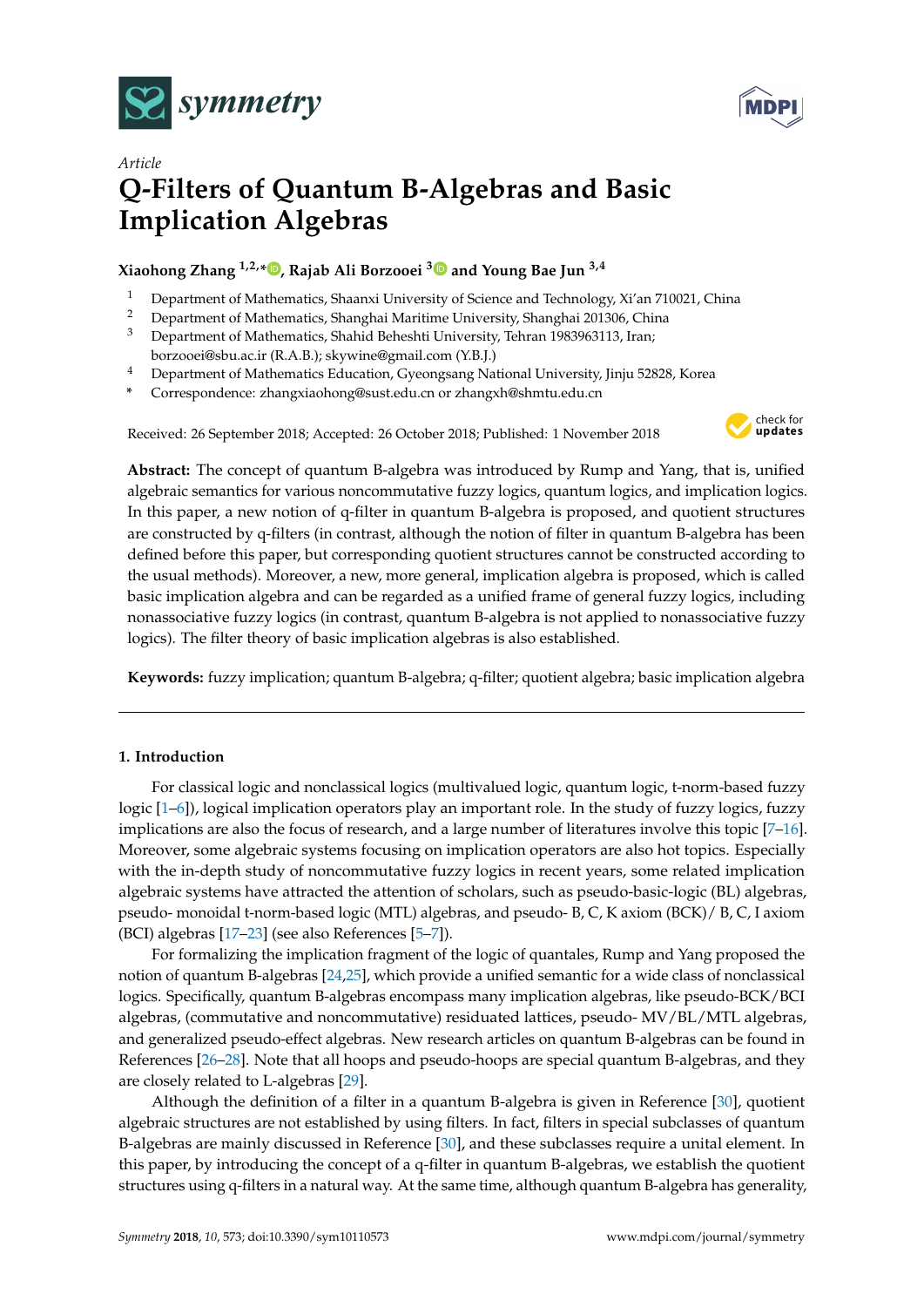it cannot include the implication structure of non-associative fuzzy logics [\[31,](#page-12-12)[32\]](#page-12-13), so we propose a wider concept, that is, basic implication algebra that can include a wider range of implication operations, establish filter theory, and obtain quotient algebra.

#### **2. Preliminaries**

**Definition 1.** Let  $(X, \leq)$  be partially ordered set endowed with two binary operations  $\rightarrow$  and  $\sim$  [\[24,](#page-12-6)[25\]](#page-12-7). Then,  $(X, →, →, ≤)$  *is called a quantum B-algebra if it satisfies:*  $\forall x, y, z \in X$ ,

- *(1)*  $y \rightarrow z \leq (x \rightarrow y) \rightarrow (x \rightarrow z);$
- $(2)$   $y\rightarrow z \leq (x\rightarrow y) \rightsquigarrow (x\rightarrow z);$
- *(3)*  $y \le z \Rightarrow x \rightarrow y \le x \rightarrow z;$
- $(4)$   $x \leq y \rightarrow z \Longleftrightarrow y \leq x \rightsquigarrow z.$

*If*  $u \in X$  exists, such that  $u \rightarrow x = u \rightarrow x = x$  for all x in X, then u is called a unit element of X. Obviously, the *unit element is unique. When a unit element exists in X, we call X unital.*

**Proposition 1.** An algebra structure  $(X, \to, \sim, \leq)$  endowed with a partially order  $\leq$  and two binary operations  $\rightarrow$  and  $\rightarrow$  *is a quantum B-algebra if and only if it satisfies [\[4\]](#page-12-14):*  $\forall x, y, z \in X$ ,

- $(1)$   $x \rightarrow (y \rightarrow z) = y \rightarrow (x \rightarrow z);$
- *(2)*  $y \le z \Rightarrow x \rightarrow y \le x \rightarrow z;$
- $(3)$   $x \leq y \rightarrow z \Longleftrightarrow y \leq x \rightarrow z.$

**Proposition 2.** *Let*  $(X, \rightarrow, \rightsquigarrow, \leq)$  *be a quantum B-algebra [\[24](#page-12-6)[–26\]](#page-12-8). Then,*  $(\forall x, y, z \in X)$ 

- *(1)*  $y \le z \Rightarrow x \rightarrow y \le x \rightarrow z;$
- *(2)*  $y \le z \Rightarrow z \rightarrow x \le y \rightarrow x;$
- *(3)*  $y \le z \Rightarrow z \rightarrow x \le y \rightarrow x;$
- $(x \rightarrow y) \rightarrow x < (x \rightarrow y) \rightarrow y, x < (x \rightarrow y) \rightarrow y;$
- *(5)*  $x \rightarrow y = ((x \rightarrow y) \rightarrow y, x \rightarrow y = ((x \rightarrow y) \rightarrow y, \rightarrow y)$
- *(6)*  $x \rightarrow y \leq (y \rightarrow z) \rightsquigarrow (x \rightarrow z);$
- *(7)*  $x \rightarrow y$  ≤  $(y \rightarrow z) \rightarrow (x \rightarrow z);$
- *(8) assume that u is the unit of <i>X*, then  $u \le x \rightarrow y \iff x \le y \iff u \le x \rightarrow y;$ <br>*(9) if*  $0 \in X$  *exists, such that*  $0 \le x$  *for all x in <i>X*, then  $0 = 0 \rightarrow 0 = 0 \rightarrow 0$  *is the s*
- *if*  $0 \in X$  exists, such that  $0 \leq x$  for all x in X, then  $0 = 0 \rightarrow 0 = 0 \rightarrow 0$  is the greatest element (denote by 1), *and*  $x \rightarrow 1 = x \rightarrow 1 = 1$  *for all*  $x \in X$ *;*
- *(10) if X is a lattice, then*  $(x \lor y) \rightarrow z = (x \rightarrow z) \land (y \rightarrow z)$ *,*  $(x \lor y) \rightarrow z = (x \rightarrow z) \lor (y \rightarrow z)$ *.*

**Definition 2.** *Let*  $(X, ≤)$  *be partially ordered set and*  $Y ⊆ X$  [\[24\]](#page-12-6)*. If*  $x ≥ y ∈ Y$  *implies*  $x ∈ Y$ *, then*  $Y$  *is called to be an upper set of X. The smallest upper set containing a given x*∈*X is denoted by* ↑*x. For quantum B-algebra X, the set of upper sets is denoted by U(X). For A, B*∈*U(X), define* 

$$
A \cdot B = \{x \in X \mid \exists b \in B \colon b \to x \in A\}.
$$

*We can verify that*  $A \cdot B = \{x \in X \mid \exists a \in A : a \sim x \in B\} = \{x \in X \mid \exists a \in A, b \in B : a \leq b \to x\} = \{x \in X \mid \exists a \in A, b \in B : b \in A\}$  $\leq a \rightarrow x$  $.$ 

**Definition 3.** Let A be an empty set,  $\leq$  be a binary relation on A [\[17](#page-12-3)[,18\]](#page-12-15),  $\rightarrow$  and  $\rightarrow$  be binary operations on *A, and 1 be an element of A. Then, structure*  $(A, \rightarrow, \sim, \leq, 1)$  *is called a pseudo-BCI algebra if it satisfies the following axioms:* ∀ *x, y, z*∈*A,*

*(1)*  $x \rightarrow y \leq (y \rightarrow z) \rightsquigarrow (x \rightarrow z), x \rightsquigarrow y \leq (y \rightsquigarrow z) \rightarrow (x \rightsquigarrow z),$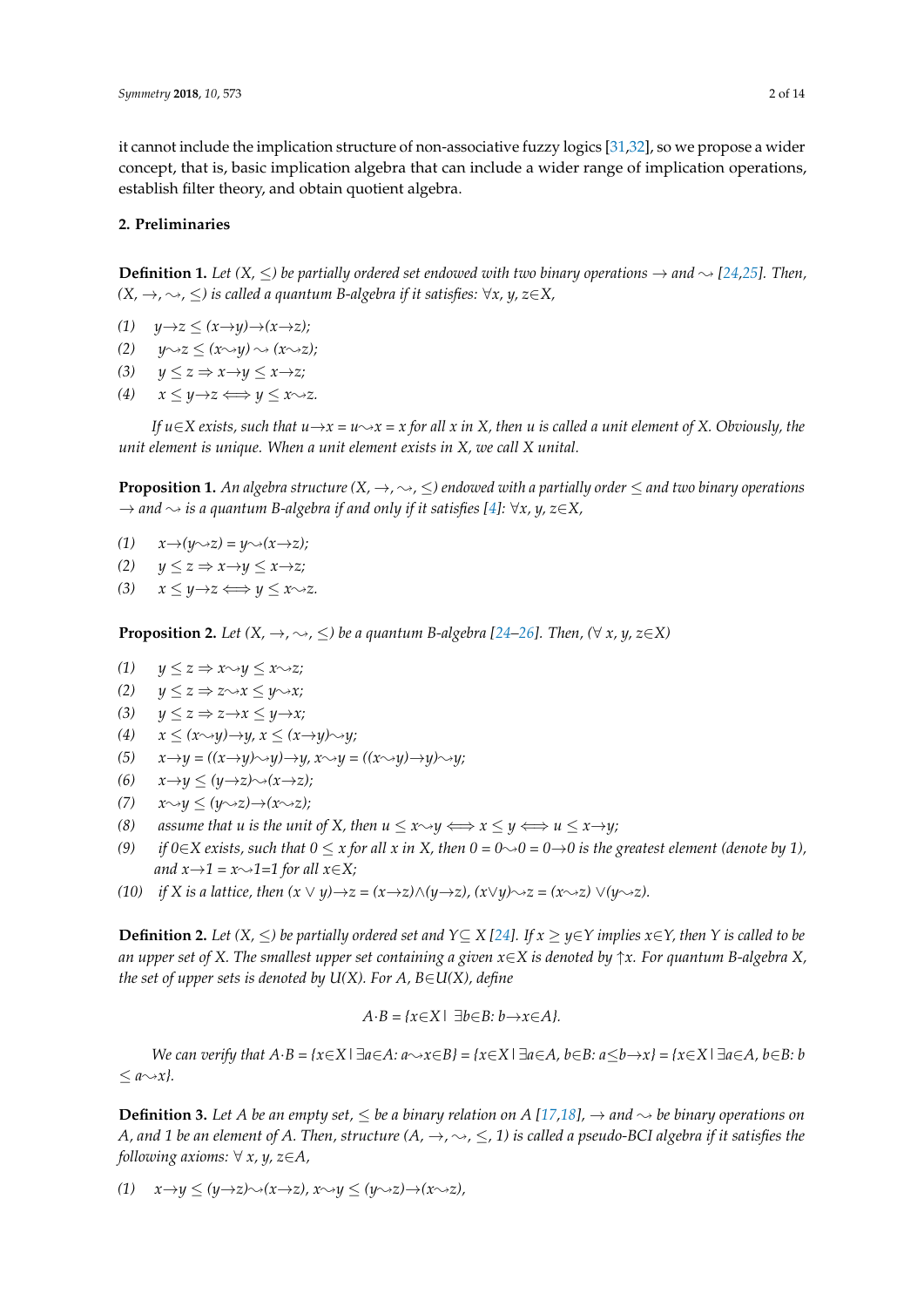*(2)*  $x \leq (x \rightarrow y) \rightarrow y, x \leq (x \rightarrow y) \rightarrow y;$ 

 $(3)$  *x*  $\lt x$ ;

- (4)  $x \leq y, y \leq x \Rightarrow x = y;$
- $(5)$   $x \leq y \Longleftrightarrow x \rightarrow y = 1 \Longleftrightarrow x \rightarrow y = 1.$

*If pseudo-BCI algebra A satisfies:*  $x \rightarrow 1 = 1$  (or  $x \rightarrow 1 = 1$ ) for all  $x \in A$ , then A is called a pseudo-BCK *algebra.*

**Proposition 3.** Let  $(A, \rightarrow, \sim, \leq, 1)$  be a pseudo-BCI algebra [\[18](#page-12-15)[–20\]](#page-12-16). We have  $(\forall x, y, z \in A)$ 

*(1) if*  $1 \le x$ *, then*  $x = 1$ *; (2) if*  $x \leq y$ *, then*  $y \rightarrow z \leq x \rightarrow z$  *and*  $y \rightarrow z \leq x \rightarrow z$ *;* (3) *if*  $x \le y$  *and*  $y \le z$ *, then*  $x \le z$ *;*  $(x \rightarrow y \rightarrow (y \rightarrow z) = y \rightarrow (x \rightarrow z);$ *(5)*  $x \leq y \rightarrow z \Longleftrightarrow y \leq x \rightsquigarrow z;$ (6)  $x \rightarrow y \leq (z \rightarrow x) \rightarrow (z \rightarrow y); x \rightarrow y \leq (z \rightarrow x) \rightarrow (z \rightarrow y);$ *(7) if*  $x \le y$ *, then*  $z \rightarrow x \le z \rightarrow y$  *and*  $z \rightarrow x \le z \rightarrow y$ *;*<br>*(8)*  $1 \rightarrow x = 1 \rightarrow x = x$ *;*  $1 \rightarrow x = 1 \rightarrow x = x;$ (9)  $y \rightarrow x = ((y \rightarrow x) \rightarrow x, y \rightarrow x = ((y \rightarrow x) \rightarrow x) \rightarrow x;$  $(10)$   $x \rightarrow y \leq (y \rightarrow x) \rightarrow 1, x \rightarrow y \leq (y \rightarrow x) \rightarrow 1;$  $(11)$   $(x \rightarrow y) \rightarrow 1 = (x \rightarrow 1) \rightarrow (y \rightarrow 1)$ ,  $(x \rightarrow y) \rightarrow 1 = (x \rightarrow 1) \rightarrow (y \rightarrow 1)$ ;  $(12)$   $x \rightarrow 1 = x \rightarrow 1$ .

**Proposition 4.** Let  $(A, \rightarrow, \rightsquigarrow, \leq, 1)$  be a pseudo-BCK algebra [\[17\]](#page-12-3), then  $(\forall x, y \in A)$ :  $x \le y \rightarrow x$ ,  $x \le y \rightarrow x$ .

**Definition 4.** Let X be a unital quantum B-algebra [\[24\]](#page-12-6). If there exists  $x \in X$ , such that  $x \rightarrow u = x \rightarrow u = u$ , then *we call that x integral. The subset of integral element in X is denoted by I(X).*

**Proposition 5.** *Let X be a quantum B-algebra [\[24\]](#page-12-6). Then, the following assertions are equivalent:*

- *(1) X is a pseudo-BCK algebra;*
- *(2) X is unital, and every element of X is integral;*
- *(3) X has the greatest element, which is a unit element.*

**Proposition 6.** *Every pseudo-BCI algebra is a unital quantum B-algebra [\[25\]](#page-12-7). And, a quantum B-algebra is a pseudo-BCI algebra if and only if its unit element u is maximal.*

**Definition 5.** Let  $(A, \rightarrow, \rightsquigarrow, \leq, 1)$  be a pseudo-BCI algebra [\[20,](#page-12-16)[21\]](#page-12-17). When the following identities are satisfied, *we call X an antigrouped pseudo-BCI algebra:*

$$
\forall x \in A, (x \rightarrow 1) \rightarrow 1 = x \text{ or } (x \rightarrow 1) \rightarrow 1 = x.
$$

**Proposition 7.** Let  $(A, \rightarrow, \sim, \leq, 1)$  be a pseudo-BCI algebra [\[20\]](#page-12-16). Then, A is antigrouped if and only if the *following conditions are satisfied:*

- *(G1) for all x, y, z*∈*A, (x→y)→* $(x \rightarrow z) = y \rightarrow z$ *, and*
- *(G2) for all x, y, z*∈*A, (x* $\rightarrow$ *y*) $\rightarrow$ *(x* $\rightarrow$ *z)* = *y* $\rightarrow$ *z*.

**Definition 6.** Let  $(A, \rightarrow, \sim, \leq, 1)$  be a pseudo-BCI algebra and  $F \subseteq X$  [\[19](#page-12-18)[,20\]](#page-12-16). When the following conditions *are satisfied, we call F a pseudo-BCI filter (briefly, filter) of X:*

*(F1) 1*∈*F;*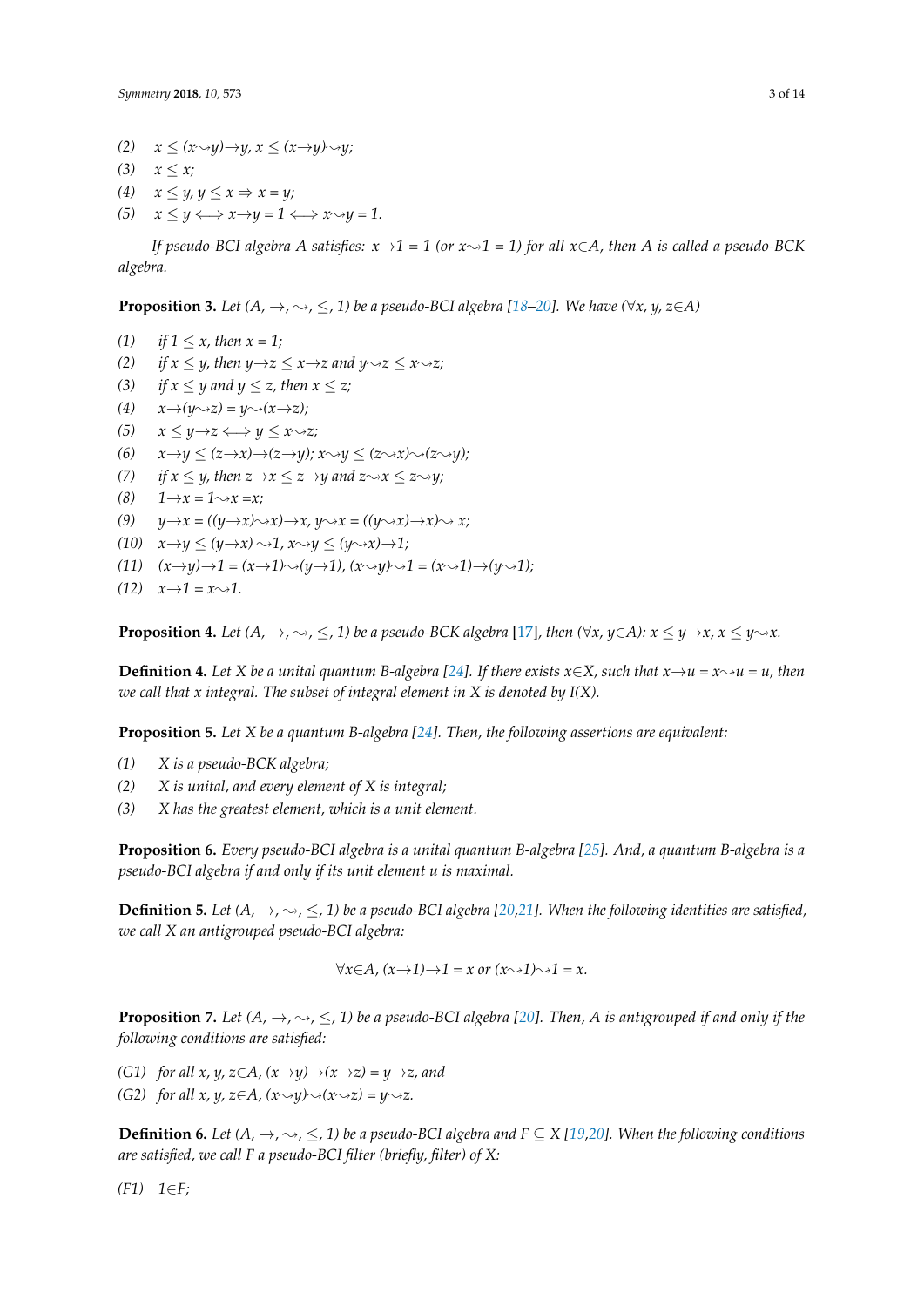*(F2)*  $x \in F$ ,  $x \rightarrow y \in F$   $\implies y \in F$ ;

*(F3)*  $x \in F$ ,  $x \rightarrow y \in F$   $\implies y \in F$ .

**Definition 7.** Let  $(A, \rightarrow, \rightsquigarrow, \leq, 1)$  be a pseudo-BCI algebra and F be a filter of X [\[20,](#page-12-16)[21\]](#page-12-17). When the following *condition is satisfied, we call F an antigrouped filter of X:*

*(GF)*  $\forall x \in X$ ,  $(x \rightarrow 1) \rightarrow 1 \in F$  or  $(x \rightarrow 1) \rightarrow 1 \in F \implies x \in F$ .

**Definition 8.** *A subset F of pseudo-BCI algebra X is called a p-filter of X if the following conditions are satisfied [\[20,](#page-12-16)[21\]](#page-12-17):*

*(P1) 1*∈*F,*

*(P2)*  $(x\rightarrow y)\rightsquigarrow (x\rightarrow z) \in F$  and  $y \in F$  imply  $z \in F$ ,

*(P3)*  $(x\rightarrow y)\rightarrow(x\rightarrow z) \in F$  *and*  $y \in F$  *imply z*∈*F.* 

#### **3. Q-Filters in Quantum B-Algebra**

In Reference [\[30\]](#page-12-11), the notion of filter in quantum B-algebra is proposed. If *X* is a quantum B-algebra and *F* is a nonempty set of *X*, then *F* is called the filter of *X* if  $F \in U(X)$  and  $F \cdot F \subseteq F$ . That is, *F* is a filter of *X*, if and only if: (1) *F* is a nonempty upper subset of *X*; (2) (*z*∈*X*, *y*∈*F*, *y*→*z*∈*F*) ⇒ *z*∈*F*. We denote the set of all filters of *X* by *F*(*X*).

In this section, we discuss a new concept of q-filter in quantum B-algebra; by using q-filters, we construct the quotient algebras.

**Definition 9.** *A nonempty subset F of quantum B-algebra X is called a q-filter of X if it satisfies:*

- *(1)*  $F$  *is an upper set of X, that is,*  $F \in U(X)$ *;*
- *(2) for all*  $x \in F$ ,  $x \rightarrow x \in F$  *and*  $x \rightarrow x \in F$ ;
- *(3)*  $x \in F$ ,  $y \in X$ ,  $x \rightarrow y \in F$   $\implies y \in F$ .
- *(4) A q-filter of X is normal if*  $x \rightarrow y \in F \Longleftrightarrow x \rightarrow y \in F$ *.*

**Proposition 8.** *Let F be a q-filter of quantum B-algebra X. Then,*

- (1)  $x \in F$ ,  $y \in X$ ,  $x \rightarrow y \in F \implies y \in F$ .<br>(2)  $x \in F$  and  $y \in X \implies (x \rightarrow y) \rightarrow y$
- (2)  $x \in F$  and  $y \in X \implies (x \sim y) \rightarrow y \in F$  and  $(x \rightarrow y) \sim y \in F$ .<br>
(3) if *X* is unital, then Condition (2) in Definition 9 can
- *if*  $X$  is unital, then Condition (2) in Definition 9 can be replaced by  $u \in F$ , where u is the unit element of  $X$ .

**Proof.** (1) Assume that  $x \in F$ ,  $y \in X$ , and  $x \rightarrow y \in F$ . Then, by Proposition 2 (4),  $x \leq (x \rightarrow y) \rightarrow y$ . Applying Definition 9 (1) and (3), we get that *y*∈*F.*

(2) Using Proposition 2 (4) and Definition 9 (1), we can get (2).

(3) If *X* is unital with unit *u*, then  $u \rightarrow u = u$ . Moreover, applying Proposition 2 (8),  $u \leq x \rightarrow x$  and *u* ≤ *x*→*x* from *x* ≤ *x*, for all *x*∈*X*. Therefore, for unital quantum B-algebra *X*, Condition (2) in Definition 8 can be replaced by condition "*u*∈*F*"*.*

By Definition 6, and Propositions 6 and 8, we get the following result (the proof is omitted).

**Proposition 9.** Let  $(A, \rightarrow, \rightsquigarrow, \leq, 1)$  be a pseudo-BCI algebra. Then, an empty subset of A is a q-filter of A (as a *quantum B-algebra) if and only if it is a filter of A (according to Definition 6).*

**Example [1](#page-4-0).** *Let*  $X = \{a, b, c, d, e, f\}$ . *Define operations*  $\rightarrow$  *and*  $\sim$  *on*  $X$  *as per the following Cayley Tables* 1 *and* [2;](#page-4-1) the order on X is defined as follows:  $b \le a \le f$ ;  $e \le d \le c$ . Then, X is a quantum B-algebra (we can verify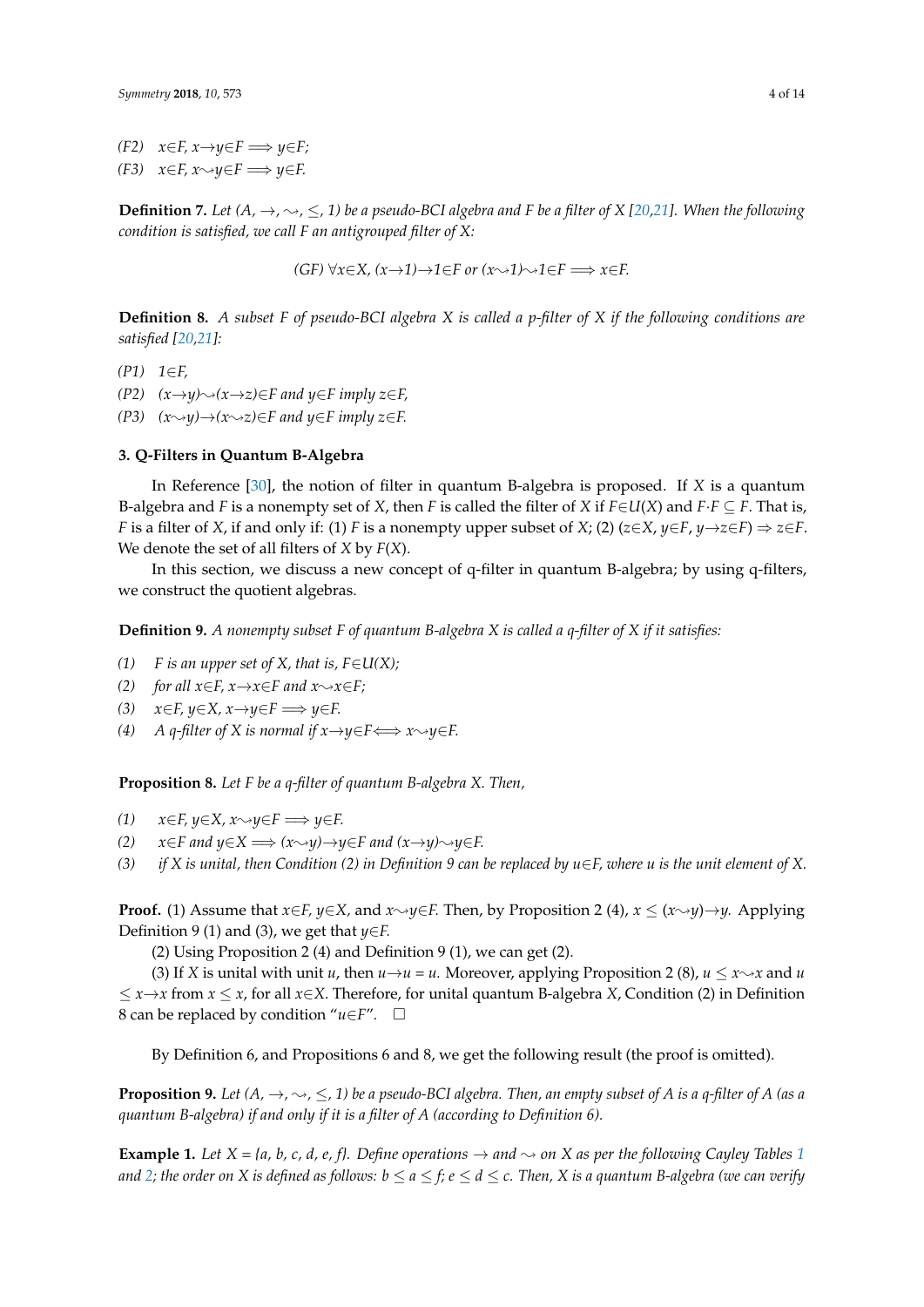<span id="page-4-0"></span>*it with the Matlab software (The MathWorks Inc., Natick, MA, USA)), but it is not a pseudo-BCI algebra. Let*  $F_1 = \{f\}$ ,  $F_2 = \{a, b, f\}$ ; then,  $F_1$  is a filter but not a q-filter of X, and  $F_2$  is a normal q-filter of X.

|   | a | h                     | $\mathcal{C}$     |   | $\boldsymbol{\rho}$ |   |
|---|---|-----------------------|-------------------|---|---------------------|---|
| a |   | a                     | $\mathcal{C}_{0}$ | C | C                   |   |
| h |   | а                     | $\sqrt{2}$        | C | r                   |   |
| с |   | $\mathcal{C}_{0}^{2}$ |                   | а |                     | с |
| d | C | C                     |                   |   | а                   | C |
| e |   | r                     |                   |   | a                   | r |
|   | а |                       | $\sqrt{2}$        |   | e                   |   |

**Table 1.** Cayley table of operation →.

<span id="page-4-1"></span>

| $\rightsquigarrow$ | a | h          | $\mathcal C$ |   | $\boldsymbol{\rho}$ |   |
|--------------------|---|------------|--------------|---|---------------------|---|
| a                  |   | а          | C            | C |                     |   |
| h                  |   |            | $\sqrt{2}$   | C |                     |   |
| с                  |   | $\sqrt{2}$ |              | a | a                   |   |
| а                  | C | С          |              | а | a                   | r |
| $\boldsymbol{e}$   | ◠ | $\sqrt{ }$ |              |   | a                   |   |
|                    | a |            |              |   | $\mathcal{O}$       |   |

**Theorem 1.** Let X be a quantum B-algebra and F a normal q-filter of X. Define the binary  $\approx_F$  on X as follows:

 $x \approx_F y \Longleftrightarrow x \rightarrow y \in F$  and  $y \rightarrow x \in F$ , where  $x, y \in X$ .

*Then,*

- *(1)*  $\approx$   $\approx$  *F is an equivalent relation on X;*
- *(2)* ≈*F is a congruence relation on X, that is,*  $x \approx_F y \implies (z \rightarrow x) \approx_F (z \rightarrow y)$ *,*  $(x \rightarrow z) \approx_F (y \rightarrow z)$ *,*  $(z \rightarrow x) \approx_F (z \rightarrow z)$ *(z*∼*y), (x*∼*z)* ≈*F (y*∼*z), for all z∈X.*

**Proof.** (1) For any *x*∈*X*, by Definition 9 (2), *x*→*x*∈*F*, it follows that *x* ≈*F x*. For all *x*,  $y \in X$ , if  $x \approx_F y$ , we can easily verify that  $y \approx_F x$ . Assume that  $x \approx_F y$ ,  $y \approx_F z$ . Then,  $x \rightarrow y \in F$ ,  $y \rightarrow x \in F$ ,  $y \rightarrow z \in F$ , and  $z \rightarrow y \in F$ , since

$$
y \rightarrow z \leq (x \rightarrow y) \rightarrow (x \rightarrow z)
$$
 by Definition 1 (1).

From this and Definition 9, we have *x*→*z*∈*F.* Similarly, we can get *z*→*x*∈*F.* Thus, *x* ≈*<sup>F</sup> z*. Therefore,  $\approx_F$  is an equivalent relation on *X*. (2) If  $x \approx_F y$ , then  $x \rightarrow y \in F$ ,  $y \rightarrow x \in F$ . Since

 $x \rightarrow y \leq (z \rightarrow x) \rightarrow (z \rightarrow y)$ , by Definition 1 (1).

$$
y \rightarrow x \leq (z \rightarrow y) \rightarrow (z \rightarrow x)
$$
, by Definition 1 (1).

Using Definition 9 (1),  $(z \rightarrow x) \rightarrow (z \rightarrow y) \in F$ ,  $(z \rightarrow y) \rightarrow (z \rightarrow x) \in F$ . It follows that  $(z \rightarrow x) \approx_F (z \rightarrow y)$ . Moreover, since

> $x \rightarrow y \leq (y \rightarrow z) \rightsquigarrow (x \rightarrow z)$ , by Proposition 2 (6).  $y \rightarrow x \leq (x \rightarrow z) \rightarrow (y \rightarrow z)$ , by Proposition 2 (6).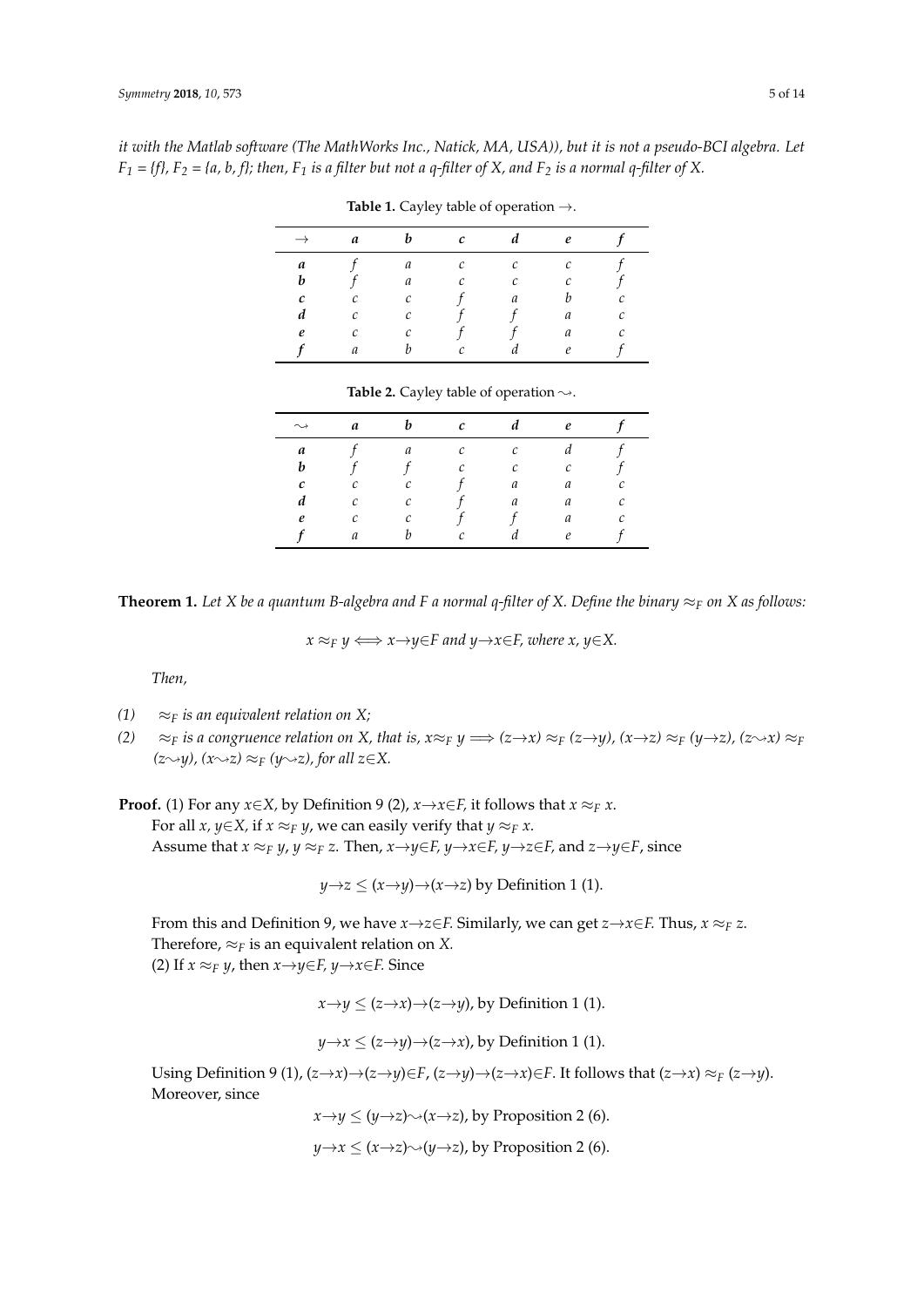Then, form  $x \rightarrow y \in F$  and  $y \rightarrow x \in F$ ; using Definition 9 (1), we have  $(y \rightarrow z) \rightarrow (x \rightarrow z) \in F$ ,  $(x \rightarrow z) \rightarrow (y \rightarrow z) \in F$ . Since *F* is normal, by Definition 9 we get  $(y \rightarrow z) \rightarrow (x \rightarrow z) \in F$ ,  $(x \rightarrow z) \rightarrow (y \rightarrow z) \in F$ . Thus,  $(x \rightarrow z) \approx_F (y \rightarrow z)$ .

Similarly, we can get that  $x \approx_F y \Longrightarrow (z \rightarrow x) \approx_F (z \rightarrow y)$  and  $(x \rightarrow z) \approx_F (y \rightarrow z)$ .  $\Box$ 

**Definition 10.** *A quantum B-algebra X is considered to be perfect, if it satisfies:*

- *(1) for any normal q-filter F of X, x, y in X, (there exists an∈X, such that*  $[x\rightarrow y]_F = [a\rightarrow a]_F$ *)*  $\Longleftrightarrow$  *(there exists b*∈*X, such that*  $[x \rightarrow y]_F = [b \rightarrow b]_F$  *).*
- *(1) for any normal q-filter F of X, (X/* $\approx$ <sub>*F</sub>*  $\rightarrow$ ,  $\sim$ ,  $\leq$ ) *is a quantum B-algebra, where quotient operations*  $\rightarrow$ </sub> *and*  $\sim$  *are defined in a canonical way, and*  $\leq$  *is defined as follows:*

 $[x]_F \leq [y]_F \Longleftrightarrow$  (there exists  $a \in X$  such that  $[x]_F \rightarrow [y]_F = [a \rightarrow a]_F$ )  $\iff$  (there exists  $b \in X$  such that  $[x]_F \rightarrow [y]_F = [b \rightarrow b]_F$ ).

**Theorem 2.** Let  $(A, \rightarrow, \sim, \leq, 1)$  be a pseudo-BCI algebra, then A is a perfect quantum B-algebra.

**Proof.** By Proposition 6, we know that *A* is a quantum B-algebra.

(1) For any normal q-filter *F* of *A*, *x*,  $y \in A$ , if there exists  $a \in A$ , such that  $[x \rightarrow y]_F = [a \rightarrow a]_F$ , then

$$
[x \rightarrow y]_F = [a \rightarrow a]_F = [1]_F.
$$

It follows that  $(x \rightarrow y) \rightarrow 1 \in F$ ,  $1 \rightarrow (x \rightarrow y) = x \rightarrow y \in F$ . Applying Proposition 3 (11) and (12), we have

 $(x \rightarrow 1) \rightarrow (y \rightarrow 1) = (x \rightarrow y) \rightarrow 1 \in F.$ 

Since *F* is normal, from  $(x \rightarrow 1) \rightarrow (y \rightarrow 1) \in F$  and  $x \rightarrow y \in F$  we get that

$$
(x \rightarrow 1) \rightarrow (y \rightarrow 1) \in F
$$
 and  $x \rightarrow y \in F$ .

Applying Proposition 3 (11) and (12) again,  $(x \rightarrow y) \rightarrow 1 = (x \rightarrow 1) \rightarrow (y \rightarrow 1)$ . Thus,

$$
(x \rightarrow y) \rightarrow 1 = (x \rightarrow 1) \rightarrow (y \rightarrow 1) \in F \text{ and } 1 \rightarrow (x \rightarrow y) = x \rightarrow y \in F.
$$

This means that  $[x\rightarrow y]_F = [1]_F = [1\rightarrow 1]_F$ . Similarly, we can prove that the inverse is true. That is, Definition 10 (1) holds for *A*.

(2) For any normal q-filter *F* of pseudo-BCI algebra *A*, binary  $\leq$  on  $A/\approx_F$  is defined as the following:

$$
[x]_F \le [y]_F \Longleftrightarrow [x]_F \rightarrow [y]_F = [1]_F.
$$

We verify that  $\leq$  is a partial binary on  $A/\approx$ *F*.

Obviously,  $[x]_F \leq [x]_F$  for any  $x \in A$ .

If  $[x]_F \le [y]_F$  and  $[y]_F \le [x]_F$ , then  $[x]_F \rightarrow [y]_F = [x \rightarrow y]_F = [1]_F$ ,  $[y]_F \rightarrow [x]_F = [y \rightarrow x]_F = [1]_F$ . By the definition of equivalent class,  $x \rightarrow y = 1 \rightarrow (x \rightarrow y) \in F$ ,  $y \rightarrow x = 1 \rightarrow (y \rightarrow x) \in F$ . It follows that  $x \approx_F y$ ; thus,  $[x]_F = [y]_F.$ 

If  $[x]_F \le [y]_F$  and  $[y]_F \le [z]_F$ , then  $[x]_F \rightarrow [y]_F = [x \rightarrow y]_F = [1]_F$ ,  $[y]_F \rightarrow [z]_F = [y \rightarrow z]_F = [1]_F$ . Thus,

$$
x \rightarrow y = 1 \rightarrow (x \rightarrow y) \in F, \ (x \rightarrow y) \rightarrow 1 \in F;
$$

$$
y\rightarrow z=1\rightarrow (y\rightarrow z)\in F, (y\rightarrow z)\rightarrow 1\in F.
$$

Applying Definition 3 and Proposition 3,

$$
y\rightarrow z\leq (x\rightarrow y)\rightarrow (x\rightarrow z),
$$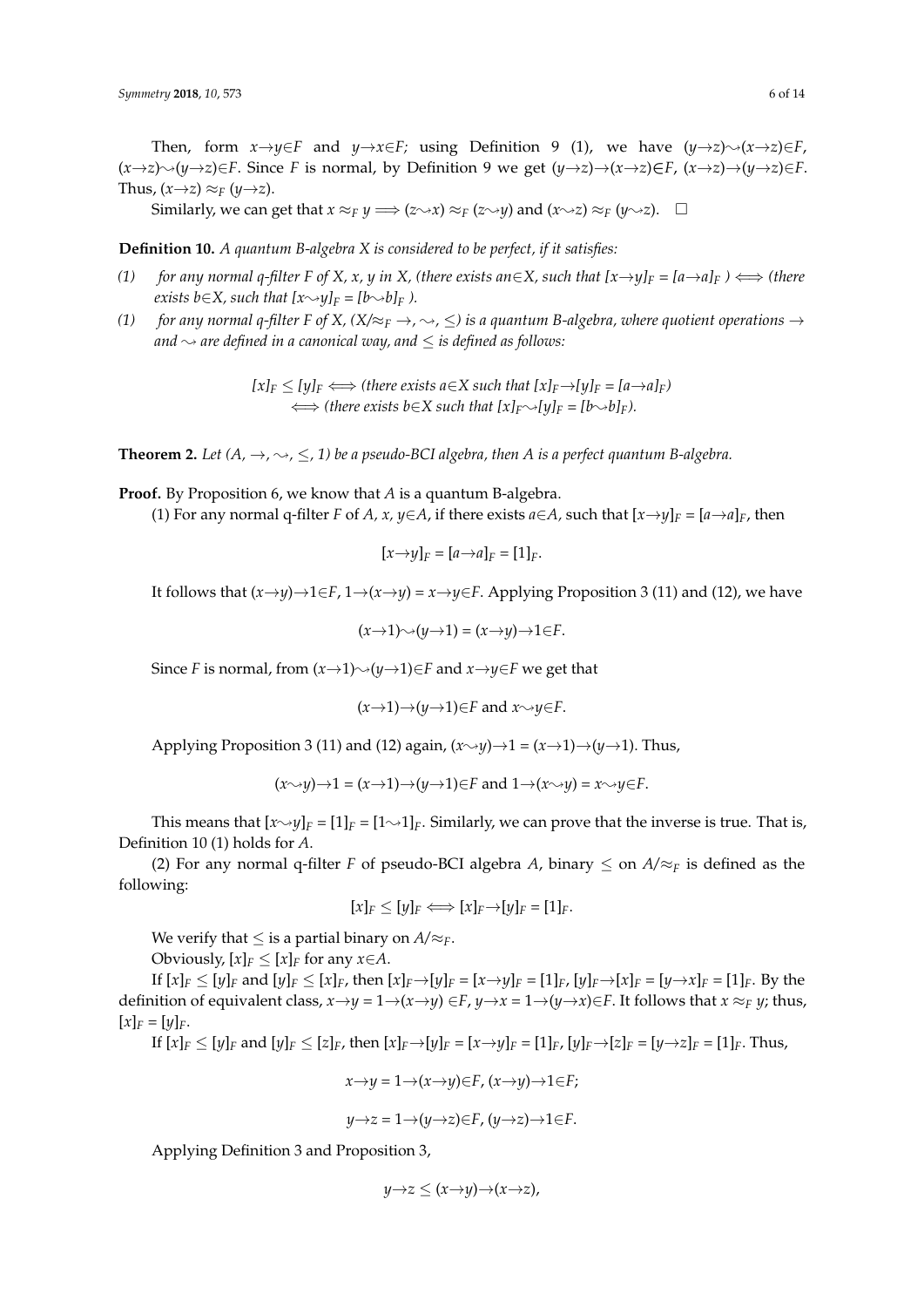$$
(x\rightarrow y)\rightarrow 1=(x\rightarrow 1)\rightsquigarrow (y\rightarrow 1)\leq ([(y\rightarrow 1)\rightsquigarrow (z\rightarrow 1)]\rightarrow [(x\rightarrow 1)\rightsquigarrow (z\rightarrow 1)])=[(y\rightarrow z)\rightarrow 1]\rightarrow [(x\rightarrow z)\rightarrow 1].
$$

By Definition 9,

$$
1 \rightarrow (x \rightarrow z) = x \rightarrow z \in F, \ (x \rightarrow z) \rightarrow 1 \in F.
$$

This means that  $(x \to z) \approx_F 1$ ,  $[x \to z]_F = [1]_F$ . That is,  $[x]_F \to [z]_F = [x \to z]_F = [1]_F$ ,  $[x]_F \leq [z]_F$ .

Therefore, applying Theorem 1, we know that  $(A/\approx_F \rightarrow, \sim, [1]_F)$  is a quantum B-algebra and pseudo-BCI algebra. That is, Definition 10 (2) holds for *A*.

Hence, we know that *A* is a perfect quantum B-algebra*.*

The following examples show that there are some perfect quantum B-algebras that may not be a pseudo-BCI algebra.

<span id="page-6-0"></span>**Example 2.** Let  $X = \{a, b, c, d, e, 1\}$ . Define operations  $\rightarrow$  and  $\sim$  on X as per the following Cayley Tables [3](#page-6-0) *and* [4,](#page-6-1) the order on X is defined as the following:  $b \le a \le 1$ ;  $e \le d \le c$ . Then, X is a pseudo-BCI algebra (we can *verify it with Matlab). Denote F<sup>1</sup> = {1}, F<sup>2</sup> = {a, b, 1}, F<sup>3</sup> = X, then F<sup>i</sup> (i = 1, 2, 3) are all normal q-filters of X, and quotient algebras* ( $X/\approx_{Fi} \rightarrow$ ,  $\sim$ , [\[1\]](#page-11-0) $_{Fi}$ *) are pseudo-BCI algebras. Thus, X is a perfect quantum B-algebra.* 

|   | a             | b            | $\mathcal{C}$ | $\mathfrak{d}$ | $\boldsymbol{e}$      |   |
|---|---------------|--------------|---------------|----------------|-----------------------|---|
| а |               | а            | $\mathcal{C}$ | C              | $\mathcal{C}$         |   |
| b |               | $\mathbf{1}$ | $\mathcal{C}$ | C              | $\mathcal{C}_{0}^{2}$ |   |
| с | C             | C            |               | $\mathfrak a$  | h                     | C |
| d | $\mathcal{C}$ | C            |               |                | a                     | С |
| e | $\mathcal{C}$ | C            |               |                |                       | C |
|   | $\mathfrak a$ |              | C             |                | $\ell$                |   |

**Table 3.** Cayley table of operation →.

<span id="page-6-1"></span>

| $\rightsquigarrow$ | a                     | $\bm{b}$      | $\mathcal{C}$ | d             | $\boldsymbol{e}$ |                   |
|--------------------|-----------------------|---------------|---------------|---------------|------------------|-------------------|
| a                  |                       | a             | $\mathcal{C}$ | $\mathcal{C}$ | d                |                   |
| b                  |                       | $\mathcal{I}$ | $\mathcal{C}$ | $\mathcal{C}$ | $\mathcal{C}$    |                   |
| c                  | $\mathcal{C}_{0}^{2}$ | $\mathcal{C}$ | 1             | $\mathfrak a$ | a                | C                 |
| d                  | $\mathcal{C}_{0}$     | $\mathcal{C}$ | 1             |               | $\it a$          | C                 |
| e                  | $\mathcal{C}$         | $\mathcal{C}$ | 1             |               |                  | $\mathcal{C}_{0}$ |
| 1                  | $\mathfrak a$         | h             | $\mathcal{C}$ |               | $\ell$           |                   |

**Table 4.** Cayley table of operation  $\sim$ .

<span id="page-6-2"></span>**Example 3.** Let  $X = \{a, b, c, d, e, f\}$ . Define operations  $\rightarrow$  and  $\sim$  on X as per the following Cayley Tables [5](#page-6-2) *and* [6,](#page-7-0) the order on X is defined as follows:  $b \le a \le f$ ;  $e \le d \le c$ . Then, X is a quantum B-algebra (we can verify *it with Matlab), but it is not a pseudo-BCI algebra, since*  $e \rightarrow e \neq e \rightarrow e$ *. Denote F = {a, b, f}, then F, X are all normal q-filters of X, quotient algebras (* $X/\approx_F \to$ *,*  $\sim$ *,*  $\leq$ *), (* $X/\approx_X \to$ *,*  $\sim$ *,*  $\leq$ *) are quantum B-algebras, and X is a perfect quantum B-algebra.*

| racie of capic, table of operation 7. |   |   |   |   |   |  |  |  |
|---------------------------------------|---|---|---|---|---|--|--|--|
| $\rightarrow$ .                       | a |   | c |   | e |  |  |  |
| a                                     |   | а | C | r | С |  |  |  |
| h                                     |   |   |   | ╭ |   |  |  |  |
| C                                     |   |   |   | a |   |  |  |  |
| d                                     |   | C |   |   | a |  |  |  |
| e                                     |   |   |   |   |   |  |  |  |
|                                       | а |   | ◠ |   | e |  |  |  |

**Table 5.** Cayley table of operation  $\rightarrow$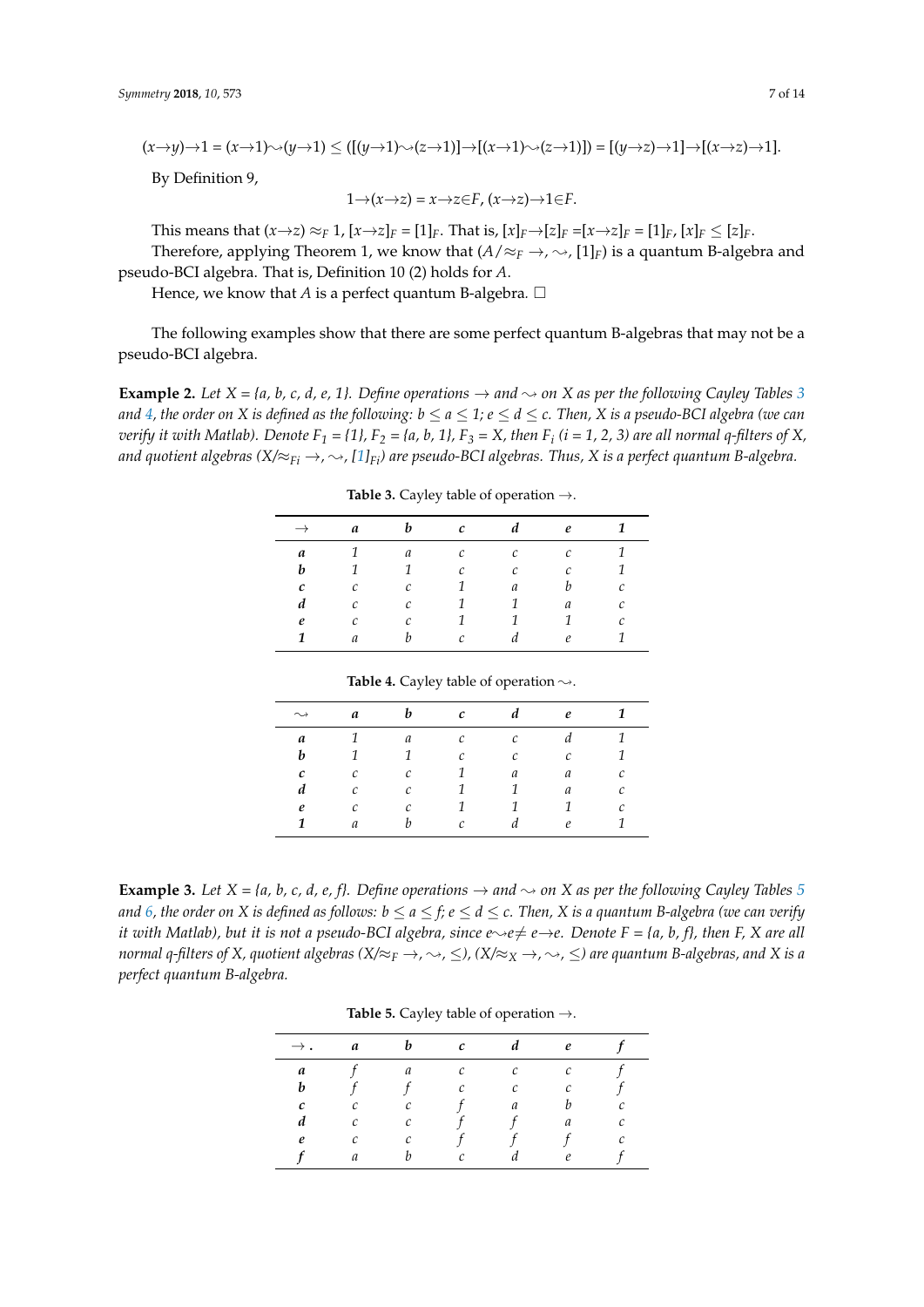<span id="page-7-0"></span>

| $\rightsquigarrow$ | a            |   | c                 | d            | e          |   |
|--------------------|--------------|---|-------------------|--------------|------------|---|
| a                  |              | a | $\mathcal{C}_{0}$ | $\mathcal C$ |            |   |
| b                  |              |   | $\mathcal{C}_{0}$ | C            | С          |   |
| с                  | $\mathcal C$ | с |                   | a            | a          | C |
| d                  | $\mathcal C$ | C |                   |              | a          | C |
| e                  | С            | с |                   |              | a          | C |
|                    | а            |   | r                 |              | $\epsilon$ |   |

**Table 6.** Cayley table of operation  $\sim$ .

### **4. Basic Implication Algebras and Filters**

**Definition 11.** Let  $(A, ∨, ∧, ⊗, →, 0, 1)$  be a type- $(2, 2, 2, 2, 0, 0)$  algebra [\[32\]](#page-12-13). A is called a nonassociative *residuated lattice, if it satisfies:*

- *(A1) (A,* ∨*,* ∧*,* 0*, 1) is a bounded lattice;*
- $(A2)$   $(A, \otimes, 1)$  is a commutative groupoid with unit element 1;
- *(A3)*  $\forall x, y, z \in A$ ,  $x \otimes y \leq z \Longleftrightarrow x \leq y \rightarrow z$ .

**Proposition 10.** Let  $(A, \vee, \wedge, \otimes, \to, 0, 1)$  be a nonassociative residuated lattice [\[32\]](#page-12-13). Then,  $(\forall x, y, z \in A)$ 

- $(1)$   $x \leq y \Longleftrightarrow x \rightarrow y = 1;$
- *(2)*  $x \le y$  ⇒  $x \otimes z \le y \otimes z$ ;
- (3)  $x \le y \Rightarrow y \rightarrow z \le x \rightarrow z;$
- *(4)*  $x \le y$  ⇒  $z \rightarrow x \le z \rightarrow y$ ;
- $f(5)$   $x \otimes (y \vee z) = (x \otimes y) \vee (x \otimes z);$
- *(6) x*→*(y*∧*z) = (x*→*y)*∧*(x*→*z);*
- *(7) (y*∨*z)*→*x = (y*→*x)*∧*(z*→*x);*
- $(8)$   $(x \rightarrow y) \otimes x \leq x, y;$
- *(9)*  $(x→y)→y ≥ x, y.$

**Example 4.** Let  $A = [0, 1]$ , operation  $\otimes$  on  $A$  is defined as follows:

$$
x \bigotimes y = 0.5xy + 0.5max\{0, x + y - 1\}, x, y \in A.
$$

*Then,*  $\otimes$  *is a nonassociative t-norm on A (see Example 1 in Reference [\[32\]](#page-12-13)). Operation*  $\rightarrow$  *is defined as follows:*

$$
x \rightarrow y = \max\{z \in [0, 1] \mid z \bigotimes x \leq y\}, x, y \in A.
$$

*Then, (A, max, min,*  $\otimes$ *,*  $\rightarrow$ *, 0, 1) is a nonassoiative residuated lattice (see Theorem 5 in Reference [\[32\]](#page-12-13)). Assume that x = 0.6, y = 0.5, z = 0.4, then*

$$
y \to z = 0.5 \to 0.4 = \max\{z \in [0, 1]z \bigotimes 0.5 \le 0.4\} = \frac{13}{14}.
$$
  

$$
x \to y = 0.6 \to 0.5 = \max\{z \in [0, 1]z \bigotimes 0.6 \le 0.5\} = \frac{7}{8}.
$$
  

$$
x \to z = 0.6 \to 0.4 = \max\{z \in [0, 1]z \bigotimes 0.6 \le 0.4\} = \frac{3}{4}.
$$
  

$$
(x \to y \to x \to z \frac{7}{8} \to \frac{3}{4} = \max\{z \in [0, 1]z \bigotimes \frac{7}{8} \le \frac{3}{4}\} = \frac{13}{15}.
$$

*Therefore,*

$$
y \to z \le (x \to y) \to (x \to z).
$$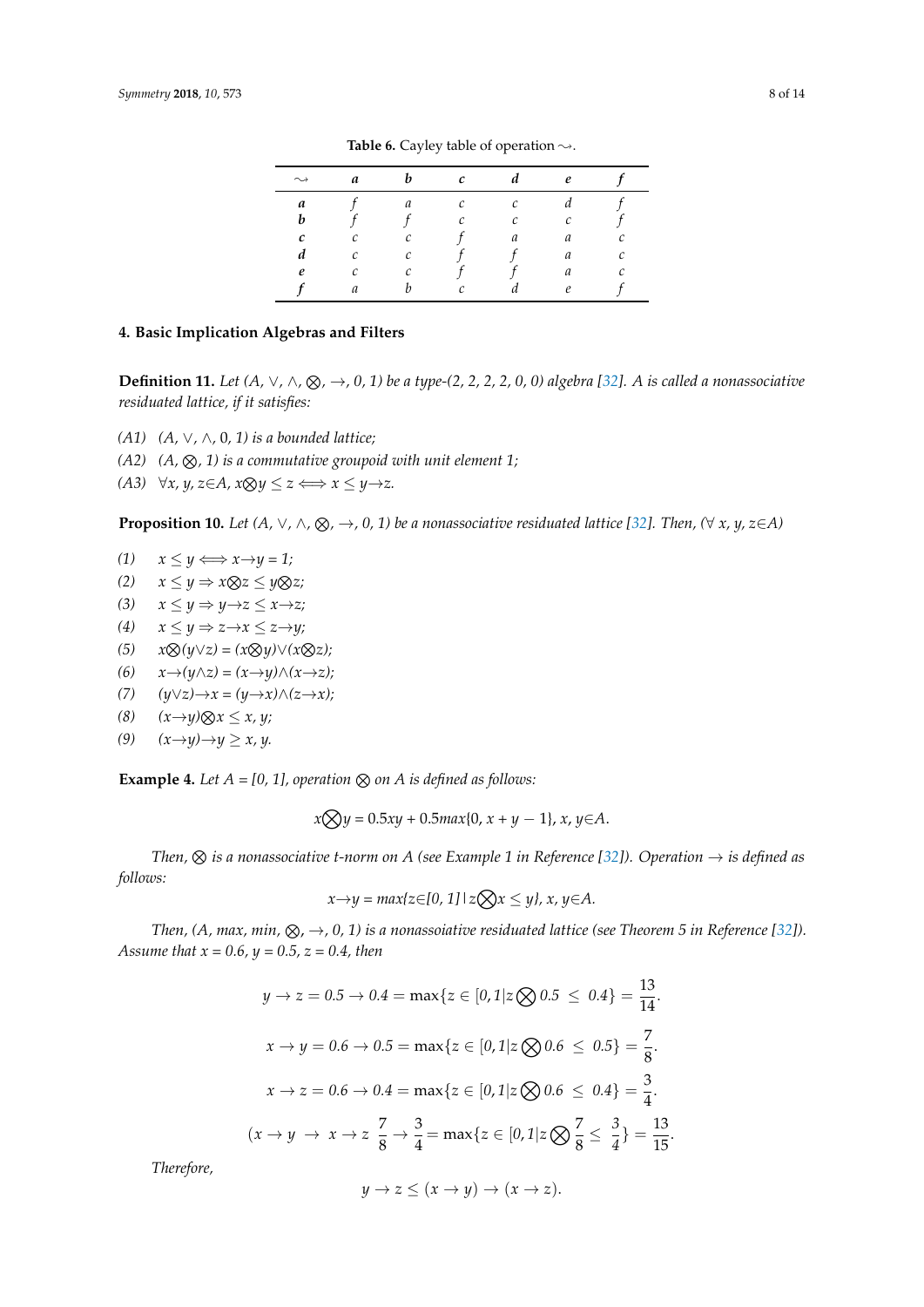Example 4 shows that Condition (1) in Definition 1 is not true for general non-associative residuated lattices, that is, quantum B-algebras are not common basic of non-associative fuzzy logics. So, we discuss more general implication algebras in this section.

**Definition 12.** *A basic implication algebra is a partially ordered set (X,* ≤*) with binary operation* →*, such that the following are satisfied for x, y, and z in X:*

*(1)*  $x \leq y$  ⇒  $z \rightarrow x \leq z \rightarrow y;$ 

$$
(2) \quad x \le y \Rightarrow y \to z \le x \to z.
$$

*A basic implication algebra is considered to be normal, if it satisfies:*

- (3) *for any x, y*∈*X, x*→*x* = *y*→*y*;
- (4) *for any x, y*∈*X, x*  $\leq$  *y*  $\Longleftrightarrow$  *x*→*y* = *e, where e* = *x*→*x* = *y*→*y*.

We can verify that the following results are true (the proofs are omitted).

**Proposition 11.** *Let*  $(X, \rightarrow, \leq)$  *be a basic implication algebra. Then, for all x, y, z*∈*X*,

- *(1)*  $x \le y \Rightarrow y \rightarrow x \le x \Rightarrow x \le x \rightarrow y;$
- *(2)*  $x \le y \Rightarrow y \rightarrow x \le y \rightarrow y \le x \rightarrow y;$
- (3)  $x \leq y$  and  $u \leq v \Rightarrow y \rightarrow u \leq x \rightarrow v;$
- (4)  $x \le y$  and  $u \le v \Rightarrow v \rightarrow x \le u \rightarrow y$ .

**Proposition 12.** *Let*  $(X, \rightarrow, \leq, e)$  *be a normal basic implication algebra. Then for all x, y, z*∈*X*,

- *(1)*  $x \rightarrow x = e$ *;*
- *(2)*  $x \rightarrow y = y \rightarrow x = e \Rightarrow x = y;$
- $(3)$   $x \leq y \Rightarrow y \rightarrow x \leq e;$
- (4) *if e is unit (that is, for all x in X, e*  $\rightarrow$ *x = x), then e is a maximal element (that is, e*  $\leq$  *x*  $\Rightarrow$  *e = x).*

**Proposition 13.** (1) If  $(X, \rightarrow, \sim, \leq)$  is a a quantum B-algebra, then  $(X, \rightarrow, \leq)$  and  $(X, \sim, \leq)$  are basic *implication algebras;* (2) If  $(A, \to, \sim, \leq, 1)$  *is a pseudo-BCI algebra, then*  $(A, \to, \leq, 1)$  *and*  $(A, \sim, \leq, 1)$  *are normal basic implication algebras with unit 1; (3) If (A,* ∨*,* ∧*,* N*,* →*, 0, 1) is a non-associative residuated lattice, then*  $(A, \rightarrow, \leq, 1)$  *is a normal basic implication algebra.* 

The following example shows that element *e* may not be a unit.

<span id="page-8-0"></span>**Example 5.** *Let*  $X = \{a, b, c, d, 1\}$ . *Define*  $a \le b \le c \le d \le 1$  *and operation*  $\rightarrow$  *on*  $X$  *as per the following Cayley Table [7.](#page-8-0)* Then, *X* is a normal basic implication algebra in which element 1 is not a unit.  $(X, \rightarrow, \leq)$  is not a *commutative quantum B-algebra, since*

$$
c = 1 \to c \leq b = (c \to d) \to (1 \to d).
$$

| <b>Table 7.</b> Cayley table of operation $\rightarrow$ . |  |
|-----------------------------------------------------------|--|
|-----------------------------------------------------------|--|

| $\rightarrow$ . | $\boldsymbol{a}$ | h             | $\mathcal{C}$ |  |
|-----------------|------------------|---------------|---------------|--|
| a               |                  | 1             | $\mathbf{1}$  |  |
| b               |                  |               | 1             |  |
| c               |                  |               |               |  |
| d               |                  | $\mathcal{C}$ |               |  |
| 1               |                  |               | $\sqrt{ }$    |  |

The following example shows that element *e* may be not maximal.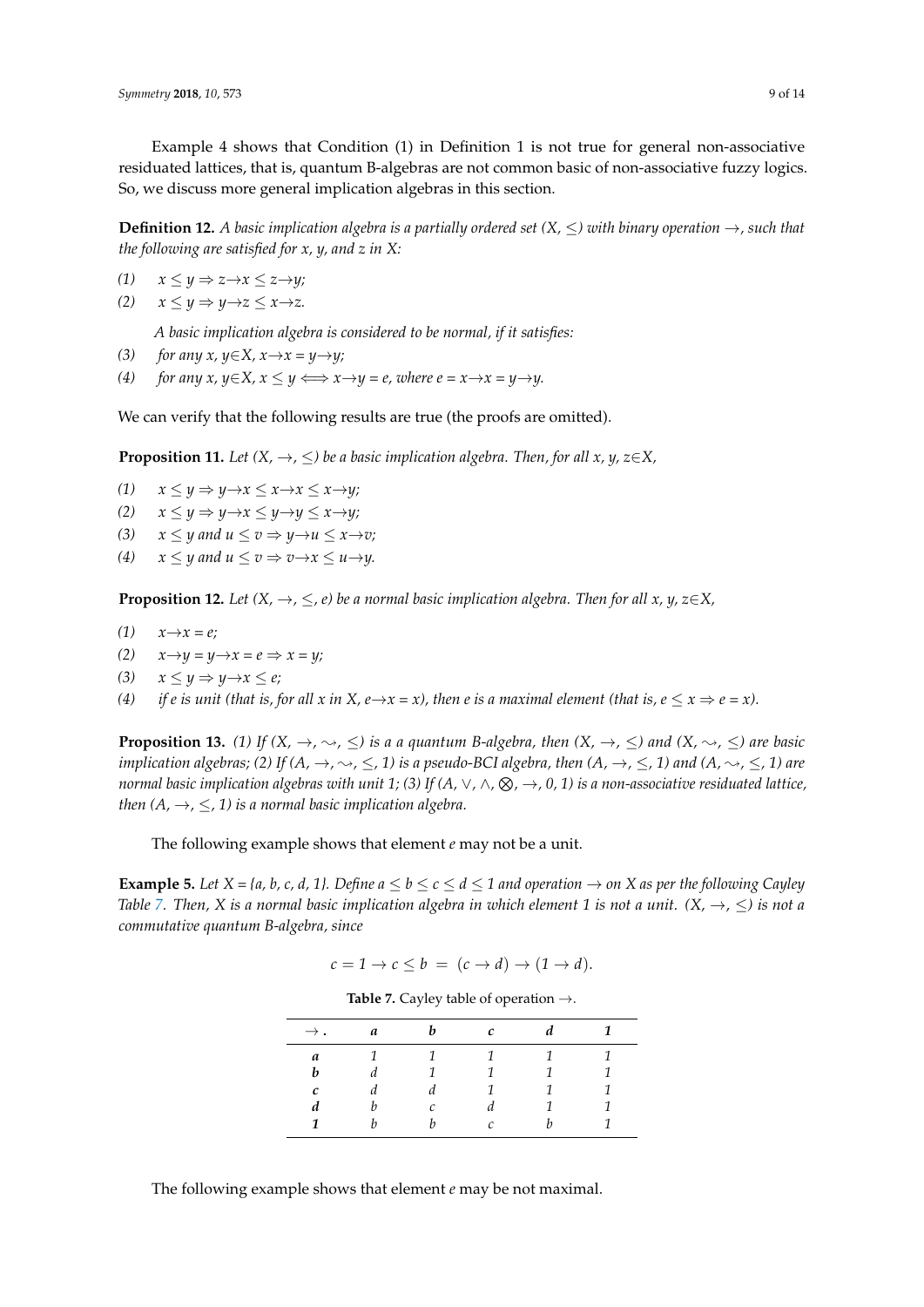<span id="page-9-0"></span>**Example 6.** Let  $X = \{a, b, c, d, 1\}$ . Define  $a \le b \le c \le d$ ,  $a \le b \le c \le 1$  and operation  $\rightarrow$  on X as per the *following Cayley Table [8.](#page-9-0) Then, X is a normal basic implication algebra, and element 1 is not maximal and is not a unit.*

| $\rightarrow$ . | a | h | с |   |   |
|-----------------|---|---|---|---|---|
| a               |   |   | ٠ |   |   |
| h               | C |   |   |   |   |
| с               | ◠ | C |   |   |   |
|                 | a | ◠ | a |   | ◠ |
| 1               | a |   |   | ⌒ |   |

**Table 8.** Cayley table of operation →.

**Definition 13.** *A nonempty subset F of basic implication algebra*  $(X, \rightarrow, \leq)$  *is called a filter of X if it satisfies:* 

- *(1) F is an upper set of X, that is,*  $x \in F$  *and*  $x \le y \in X$  *⇒*  $y \in F$ *;*
- *(2) for all*  $x \in F$ *,*  $x \rightarrow x \in F$ *;*
- *(3)*  $x \in F$ ,  $y \in X$ ,  $x \rightarrow y \in F$   $\implies y \in F$ ;
- *(4)*  $x \in X, y \rightarrow z \in F \implies (x \rightarrow y) \rightarrow (x \rightarrow z) \in F;$
- *(5) x*∈*X, y*→*z*∈*F* =⇒ *(z*→*x)*→*(y*→*x)*∈*F.*

*For normal basic implication algebra*  $(X, \rightarrow, \leq, e)$ , a filter F of X is considered to be regular, if it satisfies: *(6)*  $x \in X$ ,  $(x \rightarrow y) \rightarrow e \in F$  and  $(y \rightarrow z) \rightarrow e \in F \implies (x \rightarrow z) \rightarrow e \in F$ .

**Proposition 14.** *Let*  $(X, \rightarrow, \leq, e)$  *be a normal basic implication algebra and*  $F \subseteq X$ *. Then,* F *is a filter of*  $X$  *if and only if it satisfies:*

- *(1) e*∈*F;*
- *(2)*  $x \in F$ ,  $y \in X$ ,  $x \rightarrow y \in F$   $\implies y \in F$ ;
- *(3)*  $x \in X, y \rightarrow z \in F \implies (x \rightarrow y) \rightarrow (x \rightarrow z) \in F;$
- *(4)*  $x \in X, y \rightarrow z \in F \implies (z \rightarrow x) \rightarrow (y \rightarrow x) \in F.$

Obviously, if *e* is the maximal element of normal basic implication algebra  $(X, \rightarrow, \leq, e)$ , then any filter of *X* is regular.

**Theorem 3.** Let X be a basic implication algebra and F a filter of X. Define binary  $\approx_F$  on X as follows:

 $x \approx_F y \iff x \to y \in F$  and  $y \to x \in F$ , where  $x, y \in X$ .

*Then*

*(1)*  $\approx$ *F is a equivalent relation on X;* 

*(2)* ≈*F is a congruence relation on X, that is,*  $x \approx_F y \implies (z \rightarrow x) \approx_F (z \rightarrow y)$ *,*  $(x \rightarrow z) \approx_F (y \rightarrow z)$ *, for all*  $z \in X$ *.* 

**Proof** (1)  $\forall x \in X$ , from Definition 13 (2),  $x \rightarrow x \in F$ , thus  $x \approx_F x$ . Moreover,  $\forall x, y \in X$ , if  $x \approx_F y$ , then  $y \approx_F x$ . If  $x \approx_F y$  and  $y \approx_F z$ . Then  $x \rightarrow y \in F$ ,  $y \rightarrow x \in F$ ,  $y \rightarrow z \in F$ , and  $z \rightarrow y \in F$ . Applying Definition 13 (4) and (5), we have

$$
(x\rightarrow y)\rightarrow(x\rightarrow z)\in F, (z\rightarrow y)\rightarrow(z\rightarrow x)\in F.
$$

From this and Definition 13 (3), we have  $x \rightarrow z \in F$ ,  $z \rightarrow x \in F$ . Thus,  $x \approx_F z$ . Hence,  $\approx_F$  is a equivalent relation on *X*.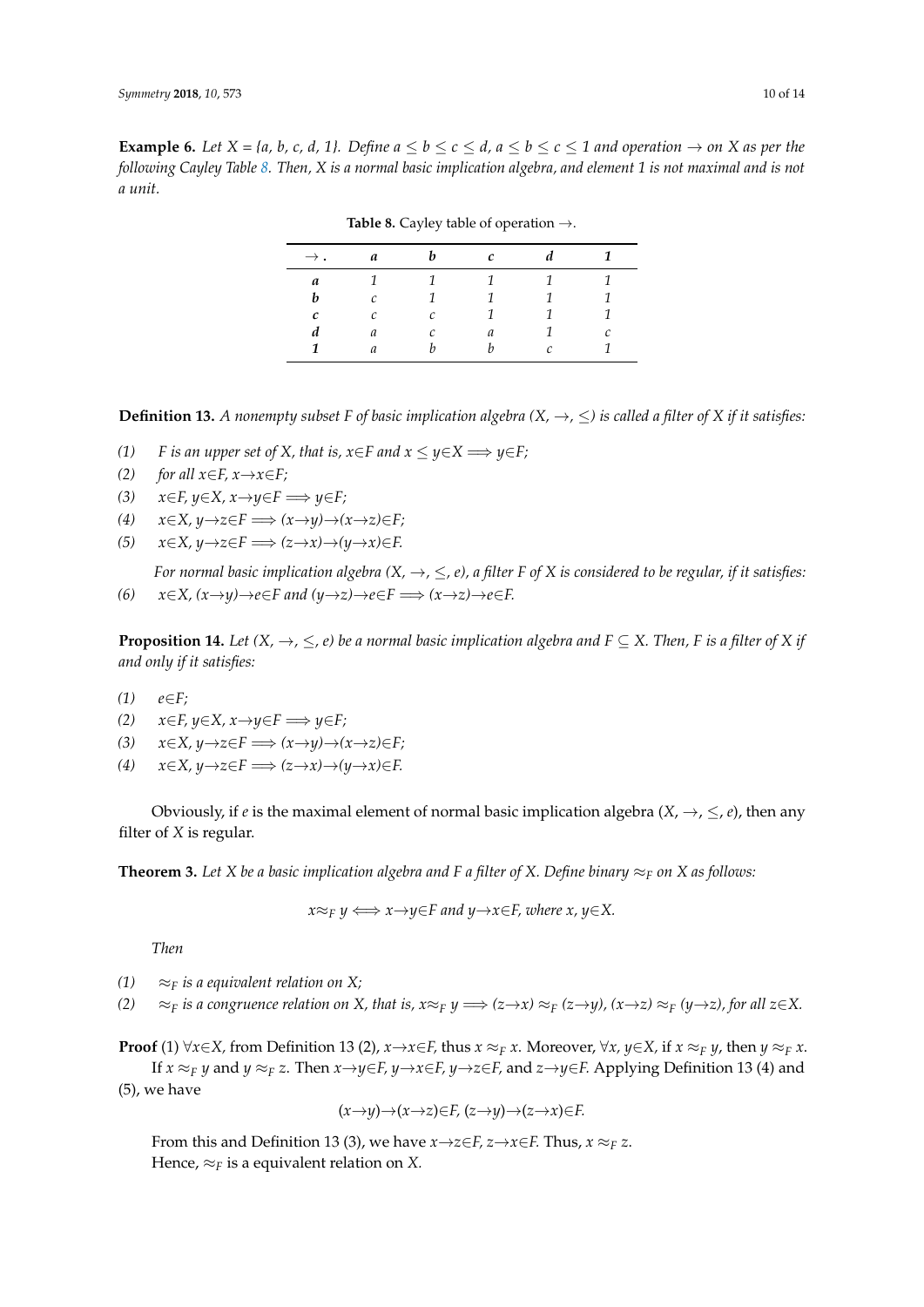(2) Assume  $x \approx_F y$ . By the definition of bianary relation  $\approx_F$ , we have  $x \rightarrow y \in F$ ,  $y \rightarrow x \in F$ . Using Definition 13 (4),

$$
(z \rightarrow x) \rightarrow (z \rightarrow y) \in F, (z \rightarrow y) \rightarrow (z \rightarrow x) \in F.
$$

This means that  $(z \rightarrow x) \approx_F (z \rightarrow y)$ . Moreover, using Definition 13 (5), we have

$$
(y\rightarrow z)\rightarrow(x\rightarrow z)\in F, (x\rightarrow z)\rightarrow(y\rightarrow z)\in F.
$$

Hence,  $(x \rightarrow z) \approx_F (y \rightarrow z)$ .

**Theorem 4.** *Let*  $(X, \rightarrow, \leq, e)$  *be a normal basic implication algebra and F a regular filter of X. Define quotient operation*  $\rightarrow$  *and binary relation*  $\leq$  *on X*/ $\approx$ *F as follows:* 

$$
[x]_F \rightarrow [y]_F = [x]_F \rightarrow [y]_F, \forall x, y \in X;
$$
  

$$
[x]_F \le [y]_F \iff [x]_F \rightarrow [y]_F = [e]_F, \forall x, y \in X.
$$

*Then,*  $(X/\approx_F, \rightarrow, \leq, [e]_F)$  is a normal basic implication algebra, and  $(X, \rightarrow, \leq, e) \sim (X/\approx_F, \rightarrow, \leq, [e]_F)$ .

**Proof.** Firstly, we prove that binary relation  $\leq$  on  $X/\approx_F$  is a partial order.

- (1) ∀*x*∈*X*, obviously,  $[x]_F$  ≤  $[x]_F$ .
- (2) Assume that  $[x]_F \leq [y]_F$  and  $[y]_F \leq [x]_F$ , then

$$
[x]_F \to [y]_F = [x \to y]_F = [e]_F, [y]_F \to [x]_F = [y \to x]_F = [e]_F.
$$

It follows that  $e \rightarrow (x \rightarrow y) \in F$ ,  $e \rightarrow (y \rightarrow x) \in F$ . Applying Proposition 14 (1) and (2), we get that  $(x \rightarrow y) \in F$ and  $(y \rightarrow x) \in F$ . This means that  $[x]_F = [y]_F$ .

(3) Assume that  $[x]_F \leq [y]_F$  and  $[y]_F \leq [z]_F$ , then

$$
[x]_F \rightarrow [y]_F = [x \rightarrow y]_F = [e]_F, [y]_F \rightarrow [z]_F = [y \rightarrow z]_F = [e]_F.
$$

Using the definition of equivalent relation ≈*F*, we have

$$
e \rightarrow (x \rightarrow y) \in F, (x \rightarrow y) \rightarrow e \in F; e \rightarrow (y \rightarrow z) \in F, (y \rightarrow z) \rightarrow e \in F.
$$

From  $e \rightarrow (x \rightarrow y) \in F$  and  $e \rightarrow (y \rightarrow z) \in F$ , applying Proposition 14 (1) and (2),  $(x \rightarrow y) \in F$  and  $(y \rightarrow z) \in F$ . By Proposition 14 (4),  $(x \rightarrow y) \rightarrow (x \rightarrow z) \in F$ . It follows that  $(x \rightarrow z) \in F$ . Hence,  $(x \rightarrow x) \rightarrow (x \rightarrow z) \in F$ , by Proposition 14 (4). Therefore,

$$
e \rightarrow (x \rightarrow z) = (x \rightarrow x) \rightarrow (x \rightarrow z) \in F.
$$

Moreover, from  $(x \rightarrow y) \rightarrow e \in F$  and  $(y \rightarrow z) \rightarrow e \in F$ , applying regularity of *F* and Definition 13 (6), we get that  $(x \rightarrow z) \rightarrow e \in F$ .

Combining the above  $e \rightarrow (x \rightarrow z) \in F$  and  $(x \rightarrow z) \rightarrow e \in F$ , we have  $x \rightarrow z \approx_F e$ , that is,  $[x \rightarrow z]_F = [e]_F$ . This means that  $[x]_F \leq [z]_F$ . It follows that the binary relation  $\leq$  on  $X/\approx_F$  is a partially order.

Therefore, applying Theorem 3, we know that  $(X/\approx_F \rightarrow, \leq, [e]_F)$  is a normal basic implication algebra, and  $(X, \rightarrow, \leq, e)$  ∼  $(X/\approx_F \rightarrow, \leq, [e]_F)$  in the homomorphism mapping  $f: X \rightarrow X/\approx_F; f(x) = [x]_F$ .  $\Box$ 

**Example 7.** *Let*  $X = \{a, b, c, d, 1\}$ . *Define operations*  $\rightarrow$  on X as per the following Cayley Table [9,](#page-11-1) and the order binary on X is defined as follows:  $a \le b \le c \le d \le 1$ . Then  $(X, \rightarrow, \le, 1)$  is a normal basic implication algebra (it is not a quantum B-algebra). Denote  $F_1 = \{1\}$ ,  $F_2 = \{c, 1\}$ ,  $F_3 = X$ , then  $F_i$  (i = 1, 2, 3) are all regular filters of X, and quotient algebras  $(X/\approx_{Fi} \rightarrow$ ,  $[1]_{Fi}$  $[1]_{Fi}$  are isomorphic to  $(X, \rightarrow, \leq, 1)$ , i = 1, 2.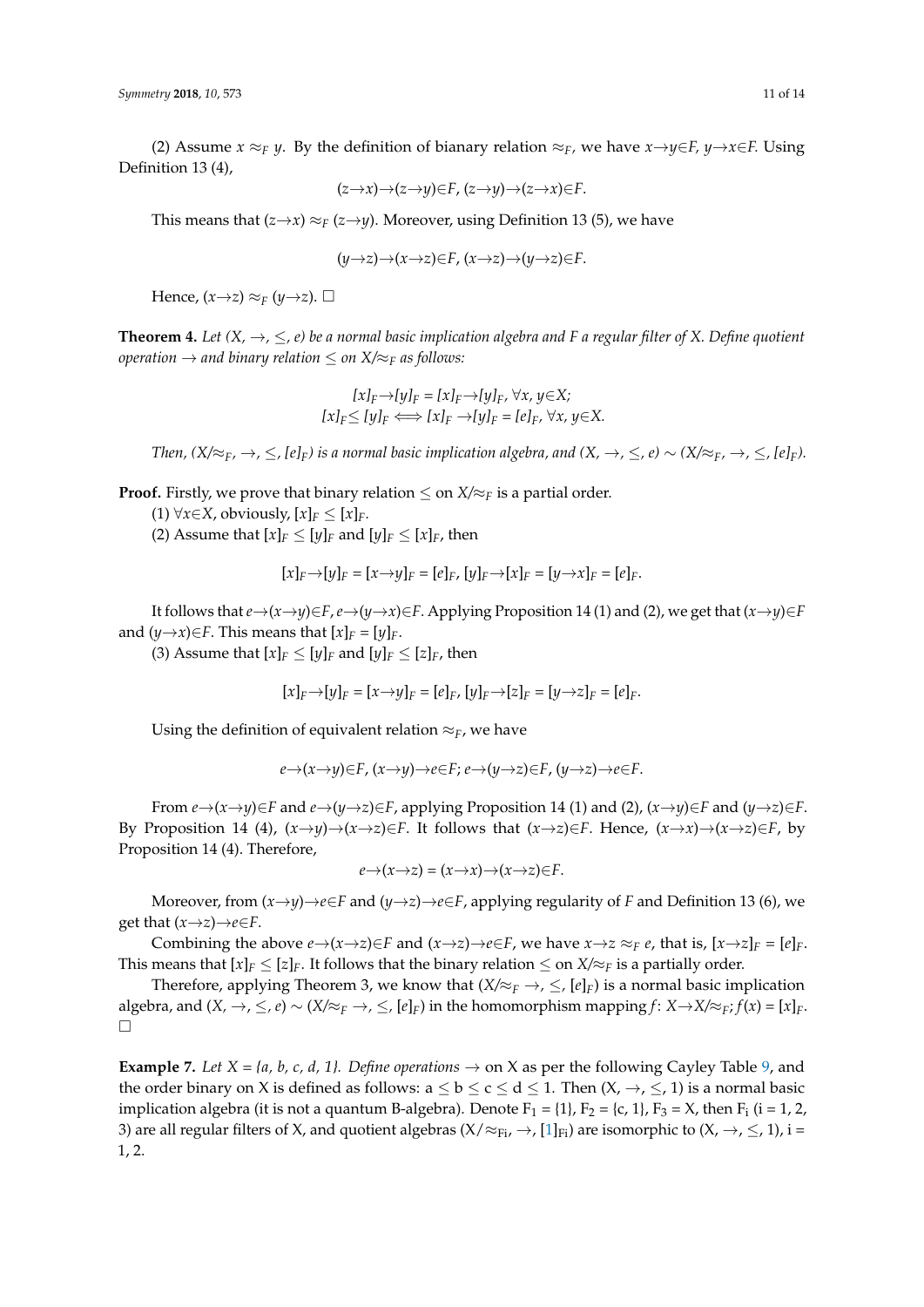<span id="page-11-1"></span>

| $\rightarrow$ . | a             | b              | $\mathcal{C}$  | d |   |
|-----------------|---------------|----------------|----------------|---|---|
| a               | 1             | $\overline{1}$ | $\overline{1}$ | 1 |   |
| b               | d             | 1              | $\mathcal{I}$  | 1 | 1 |
| c               | b             | d              | $\mathcal{I}$  | d |   |
| d               | а             | а              | a              | a |   |
| 1               | $\mathfrak a$ | h              | $\mathcal{C}$  |   |   |
|                 |               |                |                |   |   |

**Table 9.** Cayley table of operation →.

<span id="page-11-2"></span>**Example 8.** *Denote X = {a, b, c, d, 1}. Define operations*  $\rightarrow$  on X as per the following Cayley Table [10,](#page-11-2) and the order binary on X is defined as follows:  $a \le b \le c \le d \le 1$ . Then  $(X, \rightarrow, \le, 1)$  is a normal basic implication algebra (it is not a quantum B-algebra). Let  $F = \{1, c\}$ , then F are all regular filters of X, and quotient algebras ( $X/\approx_F$ ,  $\rightarrow$ , [\[1\]](#page-11-0)<sub>F</sub>) are presented as in the following Table [11,](#page-11-3) where  $X/\approx_F = \{\{a\}, \{b\},\}$  ${d}, [1]_F = {1, c}.$  ${d}, [1]_F = {1, c}.$  ${d}, [1]_F = {1, c}.$ 

**Table 10.** Cayley table of operation →.

| $\rightarrow$ . | a                | b             | с                 | d | 1 |
|-----------------|------------------|---------------|-------------------|---|---|
| a               | 1                | $\mathcal{I}$ | $\mathcal{I}$     | 1 | 1 |
| b               | $\boldsymbol{d}$ | 1             | 1                 | 1 | 1 |
| с               | h                | d             | 1                 | d | 1 |
| d               | a                | h             | $\mathcal{C}_{0}$ | 1 | 1 |
| 1               | a                | h             | C                 | d | 1 |

**Table 11.** Quotient algebra ( $X/\approx_F$ ,  $\rightarrow$ , [1]<sub>*F*</sub>).

| $\rightarrow$ .      | $\{a\}$              | łЫ                   | {d}                  | $[1]_F$              |
|----------------------|----------------------|----------------------|----------------------|----------------------|
| {a}                  | $[1]$ $\overline{F}$ | $[1]$ $\overline{F}$ | $[1]$ $\overline{F}$ | $[1]$ $\overline{F}$ |
| {b}                  | {d}                  | $[1]_F$              | $[1]_F$              | $[1]_F$              |
| {d}                  | {a}                  | {b}                  | $[1]_F$              | $[1]_F$              |
| $[1]$ $\overline{F}$ | {a}                  | {b}                  | {d}                  | $[1]$ $\overline{F}$ |

#### <span id="page-11-3"></span>**5. Conclusions**

In this paper, we introduced the notion of a q-filter in quantum B-algebras and investigated quotient structures; by using q-filters as a corollary, we obtained quotient pseudo-BCI algebras by their filters. Moreover, we pointed out that the concept of quantum B-algebra does not apply to non-associative fuzzy logics. From this fact, we proposed the new concept of basic implication algebra, and established the corresponding filter theory and quotient algebra. In the future, we will study in depth the structural characteristics of basic implication algebras and the relationship between other algebraic structures and uncertainty theories (see References [\[33](#page-12-19)[–36\]](#page-13-0)). Moreover, we will consider the applications of q-filters for Gentzel's sequel calculus.

**Author Contributions:** X.Z. initiated the research and wrote the draft. B.R.A., Y.B.J., and X.Z. completed the final version.

**Funding:** This work was supported by the National Natural Science Foundation of China (Grant No. 61573240). **Conflicts of Interest:** The authors declare no conflict of interest.

#### **References**

- <span id="page-11-0"></span>1. Hájek, P. *Metamathematics of Fuzzy Logic*; Kluwer: Dordrecht, The Netherlands, 1998.
- 2. Klement, E.P.; Mesiar, R.; Pap, E. *Triangular Norm*; Springer: Berlin, Germany, 2000.
- 3. Esteva, F.; Godo, L. Monoidal t-norm based logic: Towards a logic for left-continuous t-norms. *Fuzzy Sets Syst.* **2001**, *124*, 271–288. [\[CrossRef\]](http://dx.doi.org/10.1016/S0165-0114(01)00098-7)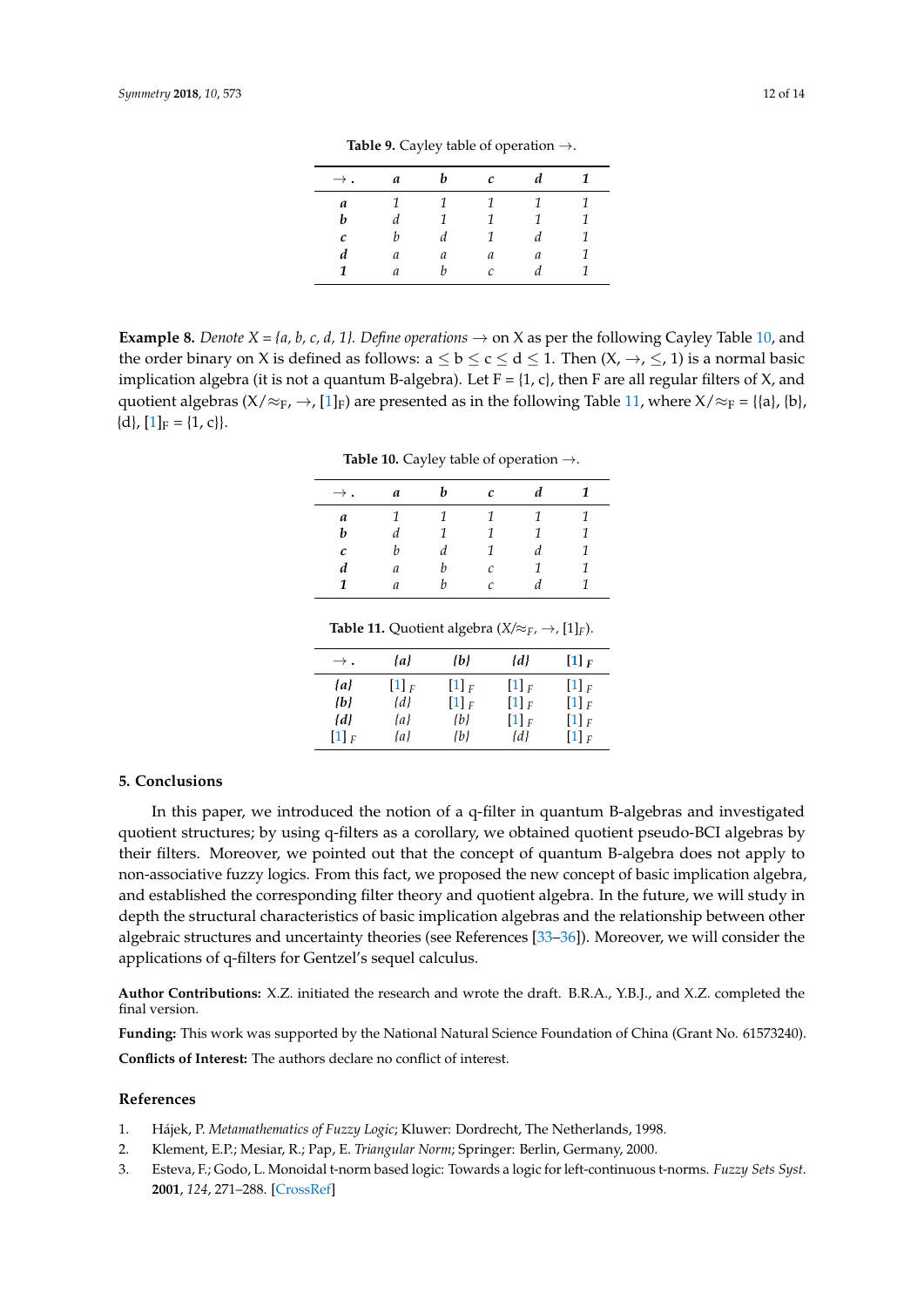- <span id="page-12-14"></span>4. Flaminio, T. Strong non-standard completeness for fuzzy logics. *Soft Comput.* **2008**, *12*, 321–333. [\[CrossRef\]](http://dx.doi.org/10.1007/s00500-007-0184-9)
- <span id="page-12-5"></span>5. Zhang, X.H. *Fuzzy Logics and Algebraic Analysis*; Science in China Press: Beijing, China, 2008.
- <span id="page-12-0"></span>6. Zhang, X.H.; Dudek, W.A. BIK+-logic and non-commutative fuzzy logics. *Fuzzy Syst. Math.* **2009**, *23*, 8–20.
- <span id="page-12-1"></span>7. Iorgulescu, A. *Implicative-Groups vs. Groups and Generalizations*; Matrix Room: Bucuresti, Romania, 2018.
- 8. Fodor, J.C. Contrapositive symmetry of fuzzy implications. *Fuzzy Sets Syst.* **1995**, *69*, 141–156. [\[CrossRef\]](http://dx.doi.org/10.1016/0165-0114(94)00210-X)
- 9. Ruiz-Aguilera, D.; Torrens, J. Distributivity of residual implications over conjunctive and disjunctive uninorms. *Fuzzy Sets Syst.* **2007**, *158*, 23–37. [\[CrossRef\]](http://dx.doi.org/10.1016/j.fss.2006.08.008)
- 10. Yao, O. On fuzzy implications determined by aggregation operators. *Inf. Sci.* **2012**, *193*, 153–162.
- 11. Baczyński, M.; Beliakov, G.; Bustince Sola, H.; Pradera, A. *Advances in Fuzzy Implication Functions*; Springer: Berlin/Heidelberg, Germany, 2013.
- 12. Vemuri, N.; Jayaram, B. The ⊗-composition of fuzzy implications: Closures with respect to properties, powers and families. *Fuzzy Sets Syst.* **2015**, *275*, 58–87. [\[CrossRef\]](http://dx.doi.org/10.1016/j.fss.2014.10.004)
- 13. Li, D.C.; Qin, S.J. The quintuple implication principle of fuzzy reasoning based on interval-valued S-implication. *J. Log. Algebraic Meth. Program.* **2018**, *100*, 185–194. [\[CrossRef\]](http://dx.doi.org/10.1016/j.jlamp.2018.07.001)
- 14. Su, Y.; Liu, H.W.; Pedrycz, W. A method to construct fuzzy implications–rotation construction. *Int. J. Appr. Reason.* **2018**, *92*, 20–31. [\[CrossRef\]](http://dx.doi.org/10.1016/j.ijar.2017.10.003)
- 15. Wang, C.Y.; Wan, L.J. Type-2 fuzzy implications and fuzzy-valued approximation reasoning. *Int. J. Appr. Reason.* **2018**, *102*, 108–122. [\[CrossRef\]](http://dx.doi.org/10.1016/j.ijar.2018.08.004)
- <span id="page-12-2"></span>16. Luo, M.X.; Zhou, K.Y. Logical foundation of the quintuple implication inference methods. *Int. J. Appr. Reason.* **2018**, *101*, 1–9. [\[CrossRef\]](http://dx.doi.org/10.1016/j.ijar.2018.06.001)
- <span id="page-12-3"></span>17. Georgescu, G.; Iorgulescu, A. Pseudo-BCK algebras. In *Combinatorics, Computability and Logic*; Springer: London, UK, 2001; pp. 97–114.
- <span id="page-12-15"></span>18. Dudek, W.A.; Jun, Y.B. Pseudo-BCI algebras. *East Asian Math. J.* **2008**, *24*, 187–190.
- <span id="page-12-18"></span>19. Dymek, G. Atoms and ideals of pseudo-BCI-algebras. *Commen. Math.* **2012**, *52*, 73–90.
- <span id="page-12-16"></span>20. Zhang, X.H.; Jun, Y.B. Anti-grouped pseudo-BCI algebras and anti-grouped filters. *Fuzzy Syst. Math.* **2014**, *28*, 21–33.
- <span id="page-12-17"></span>21. Zhang, X.H. Fuzzy anti-grouped filters and fuzzy normal filters in pseudo-BCI algebras. *J. Intell. Fuzzy Syst.* **2017**, *33*, 1767–1774. [\[CrossRef\]](http://dx.doi.org/10.3233/JIFS-17006)
- 22. Emanovský, P.; Kühr, J. Some properties of pseudo-BCK- and pseudo-BCI-algebras. *Fuzzy Sets Syst.* **2018**, *339*, 1–16. [\[CrossRef\]](http://dx.doi.org/10.1016/j.fss.2016.12.014)
- <span id="page-12-4"></span>23. Zhang, X.H.; Park, C.; Wu, S.P. Soft set theoretical approach to pseudo-BCI algebras. *J. Intell. Fuzzy Syst.* **2018**, *34*, 559–568. [\[CrossRef\]](http://dx.doi.org/10.3233/JIFS-17777)
- <span id="page-12-6"></span>24. Rump, W.; Yang, Y. Non-commutative logical algebras and algebraic quantales. *Ann. Pure Appl. Log.* **2014**, *165*, 759–785. [\[CrossRef\]](http://dx.doi.org/10.1016/j.apal.2013.10.007)
- <span id="page-12-7"></span>25. Rump, W. Quantum B-algebras. *Cent. Eur. J. Math.* **2013**, *11*, 1881–1899. [\[CrossRef\]](http://dx.doi.org/10.2478/s11533-013-0302-0)
- <span id="page-12-8"></span>26. Han, S.W.; Xu, X.T.; Qin, F. The unitality of quantum B-algebras. *Int. J. Theor. Phys.* **2018**, *57*, 1582–1590. [\[CrossRef\]](http://dx.doi.org/10.1007/s10773-018-3683-9)
- 27. Han, S.W.; Wang, R.R.; Xu, X.T. On the injective hulls of quantum B-algebras. *Fuzzy Sets Syst.* **2018**. [\[CrossRef\]](http://dx.doi.org/10.1016/j.fss.2018.05.011)
- <span id="page-12-9"></span>28. Rump, W. Quantum B-algebras: Their omnipresence in algebraic logic and beyond. *Soft Comput.* **2017**, *21*, 2521–2529. [\[CrossRef\]](http://dx.doi.org/10.1007/s00500-017-2570-2)
- <span id="page-12-10"></span>29. Rump, W. L-algebras, self-similarity, and l-groups. *J. Algebra* **2008**, *320*, 2328–2348. [\[CrossRef\]](http://dx.doi.org/10.1016/j.jalgebra.2008.05.033)
- <span id="page-12-11"></span>30. Botur, M.; Paseka, J. Filters on some classes of quantum B-algebras. *Int. J. Theor. Phys.* **2015**, *54*, 4397–4409. [\[CrossRef\]](http://dx.doi.org/10.1007/s10773-015-2608-0)
- <span id="page-12-12"></span>31. Botur, M.; Halaš, R. Commutative basic algebras and non-associative fuzzy logics. *Arch. Math. Log.* **2009**, *48*, 243–255. [\[CrossRef\]](http://dx.doi.org/10.1007/s00153-009-0125-7)
- <span id="page-12-13"></span>32. Botur, M. A non-associative generalization of Hájek's BL-algebras. *Fuzzy Sets Syst.* **2011**, *178*, 24–37. [\[CrossRef\]](http://dx.doi.org/10.1016/j.fss.2011.02.015)
- <span id="page-12-19"></span>33. Zhang, X.H.; Smarandache, F.; Liang, X.L. Neutrosophic duplet semi-group and cancellable neutrosophic triplet groups. *Symmetry* **2017**, *9*, 275. [\[CrossRef\]](http://dx.doi.org/10.3390/sym9110275)
- 34. Zhang, X.H.; Bo, C.X.; Smarandache, F.; Park, C. New operations of totally dependent- neutrosophic sets and totally dependent-neutrosophic soft sets. *Symmetry* **2018**, *10*, 187. [\[CrossRef\]](http://dx.doi.org/10.3390/sym10060187)